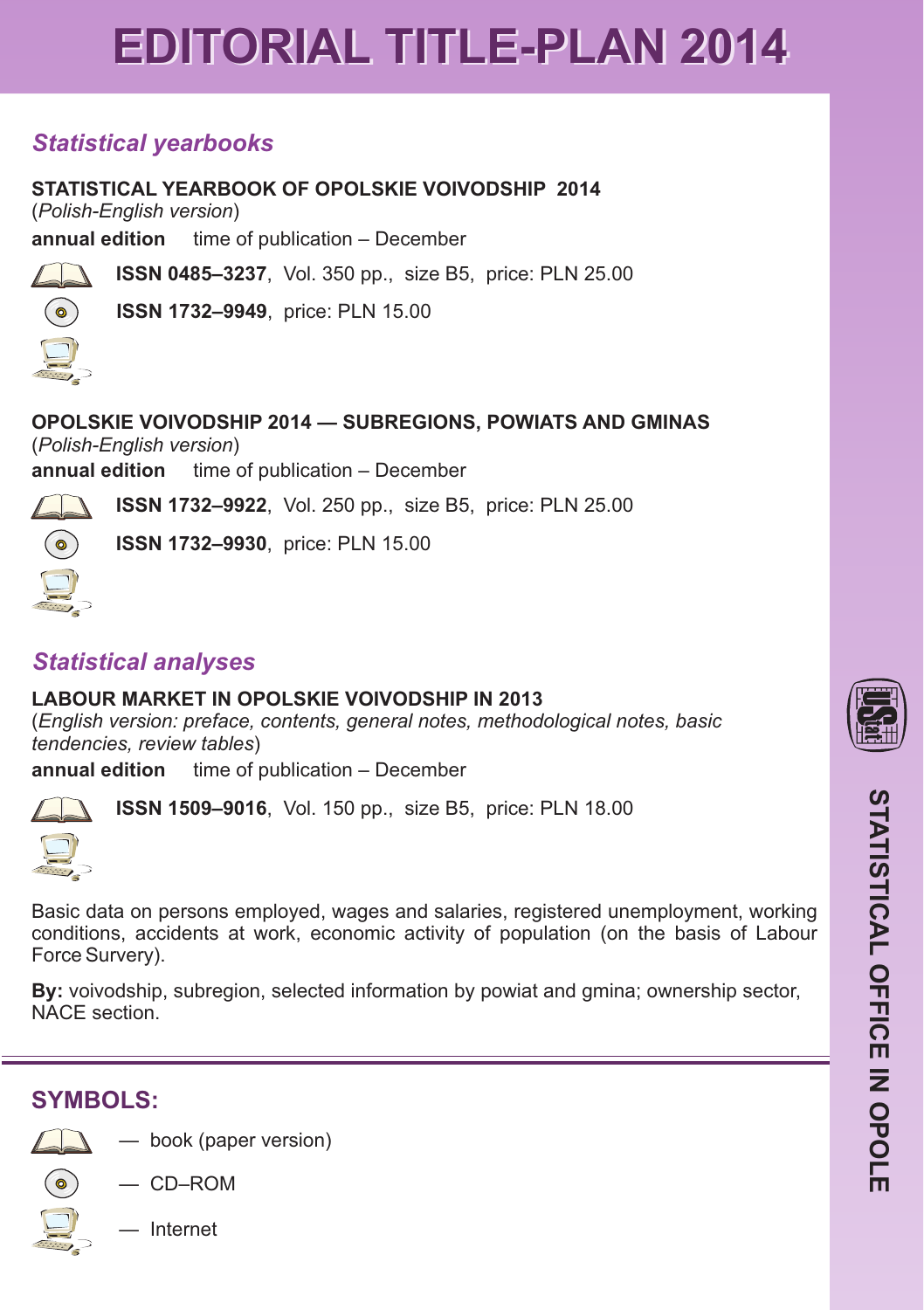### *Statistical information and elaborations*

#### STATISTICAL BULLETIN OF OPOLSKIE VOIVODSIHP 2014

(*Polish-English version*)

**quarterly edition** time of publication – 60 days following the quarter

Basic indices describing socio-economic condition of the voivodship, including, i.a., labour market, wages and salaries, prices, finances of enterprises, agriculture, industry, construction and trade.

**By:** voivodship, subregions, powiats, sections and divisions of the Polish Classification of Activities 2007, selected products by the Polish Classification of Products and Services (PKWiU), the Classification of Individual Consumption by Purpose (COICOP) groups, ownership sectors.

#### **STRUCTURAL CHANGES OF GROUPS OF ENTITIES IN THE NATIONAL ECONOMY IN THE REGON REGISTER IN OPOLSKIE VOIVODSHIP, 2013**  $\Box$

(*Polish-English version)*

**annual edition** time of publication – March

National economy entities in the REGON National Official Register of National Economy Entities. Description of entities by legal forms, ownership sectors, the type of predominant business activity and location.

**By:** voivodship, subregions, powiats, gminas, sections and divisions of the Polish Classification of Activities 2007.

#### **REPORT ON THE SOCIO-ECONOMIC SITUATION OF OPOLSKIE VOIVODSHIP IN 2013**

*(English version: preface, contents, general notes, methodological notes, basic trends, review tables)*

**annual edition** time of publication – May



**ISSN 2084–672X** Vol. 100 pp., size A4, price: PLN 15.00



The processes occurring in national economy in the voivodship, with consideration of important phenomena in terms of socioeconomic development of the region, including demographic processes, trends recorded in labour market as well as phenomena regarding inflation, wages and salaries, in the main areas of national economy (industry, construction, agriculture, selected services), business entities, financial results of non-financial enterprises, outlays. The presented categories are shown in dynamic terms (the period of last 5 years) as well as in relation to the average values for the country.

**By:** voivodship, subregions, powiats, sections and divisions of the Polish Classification of Activities 2007, the Classification of Individual Consumption by Purpose (COICOP) groups, ownership sectors.



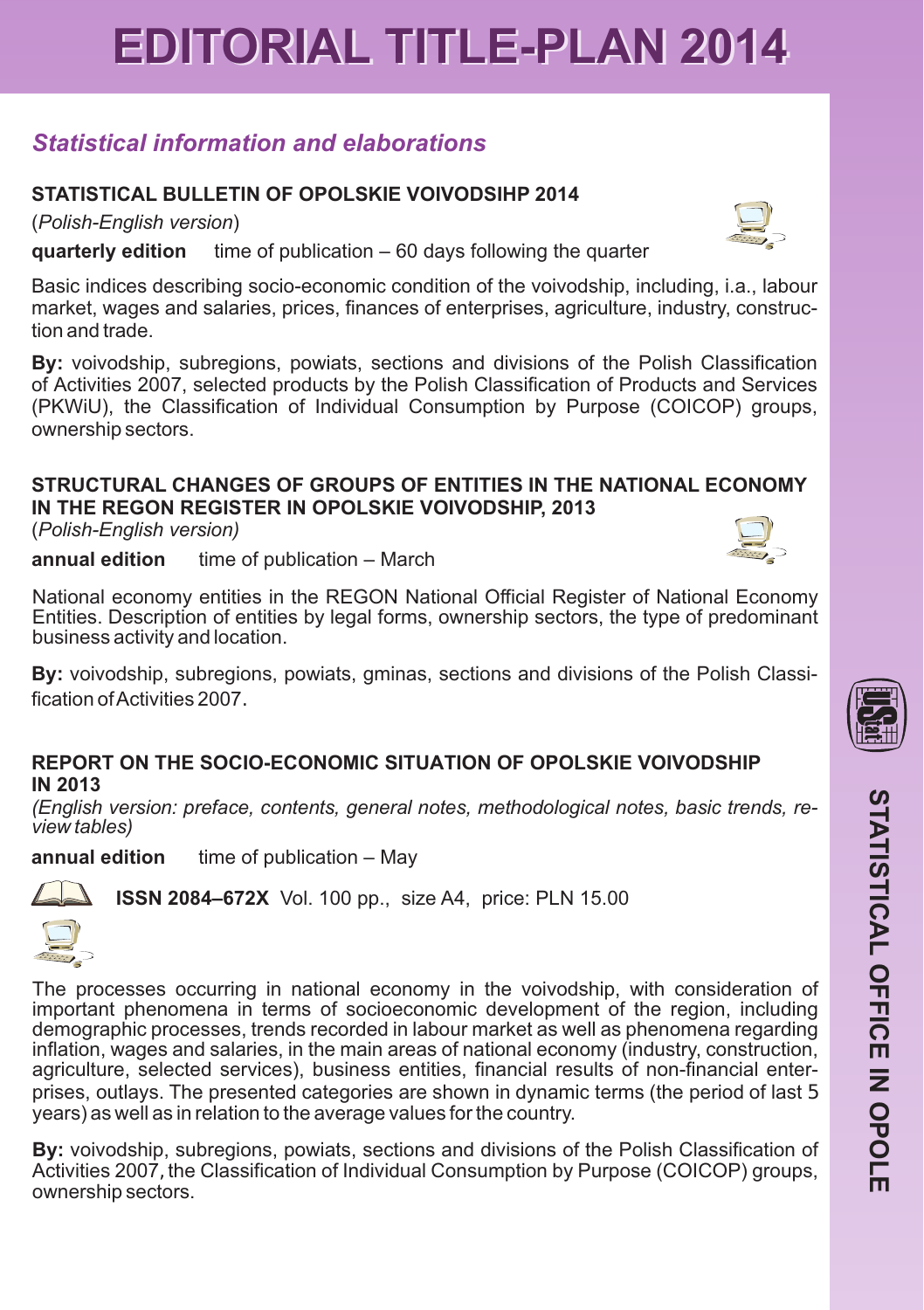### *Statistical information and elaborations*

#### **2013 AGRICULTURE IN OPOLSKIE VOIVODSHIP IN**

*( English version: contents, methodological notes, tables)*

**annual edition** time of publication – June



The use of lands, vegetable production (cultivated area, harvest,crops), animal production. Procurement and prices of agricultural products and other data describing the condition in agriculture.

**By:** voivodship, subregion, ownership sector and form.

#### **POPULATION, VITAL STATICTICS AND MIGRATION IN OPOLSKIE VOIVODSHIP**

*(Polish-English version)* **IN 2013**

**annual edition** time of publication – June

**ISSN 1641–9588**, Vol. 60 pp., size B5, price: PLN 15.00



The condition and structure of population by sex and age, vital statistics and migrations.

**By:** voivodship, subregion, powiat and gmina.

#### **POWIATS PORTRAITS OF OPOLSKIE VOIVODSHIP IN 2013**

*(Polish-English version)*

**annual edition** time of publication – September



**ISSN 1509–8915**, Vol. 200 pp., size B5, price:PLN 20.00

Primary data describing socio-economic condition of powiats including, i.a., environmental protection, public safety, demography,labour market, wages and salaries, municipal infrastructure and dwellings, education, healthcare, social welfare, culture, tourism and sport, finances of enterprises, investments, public finances and national economy entities.

**By:** voivodship, subregion, powiat.

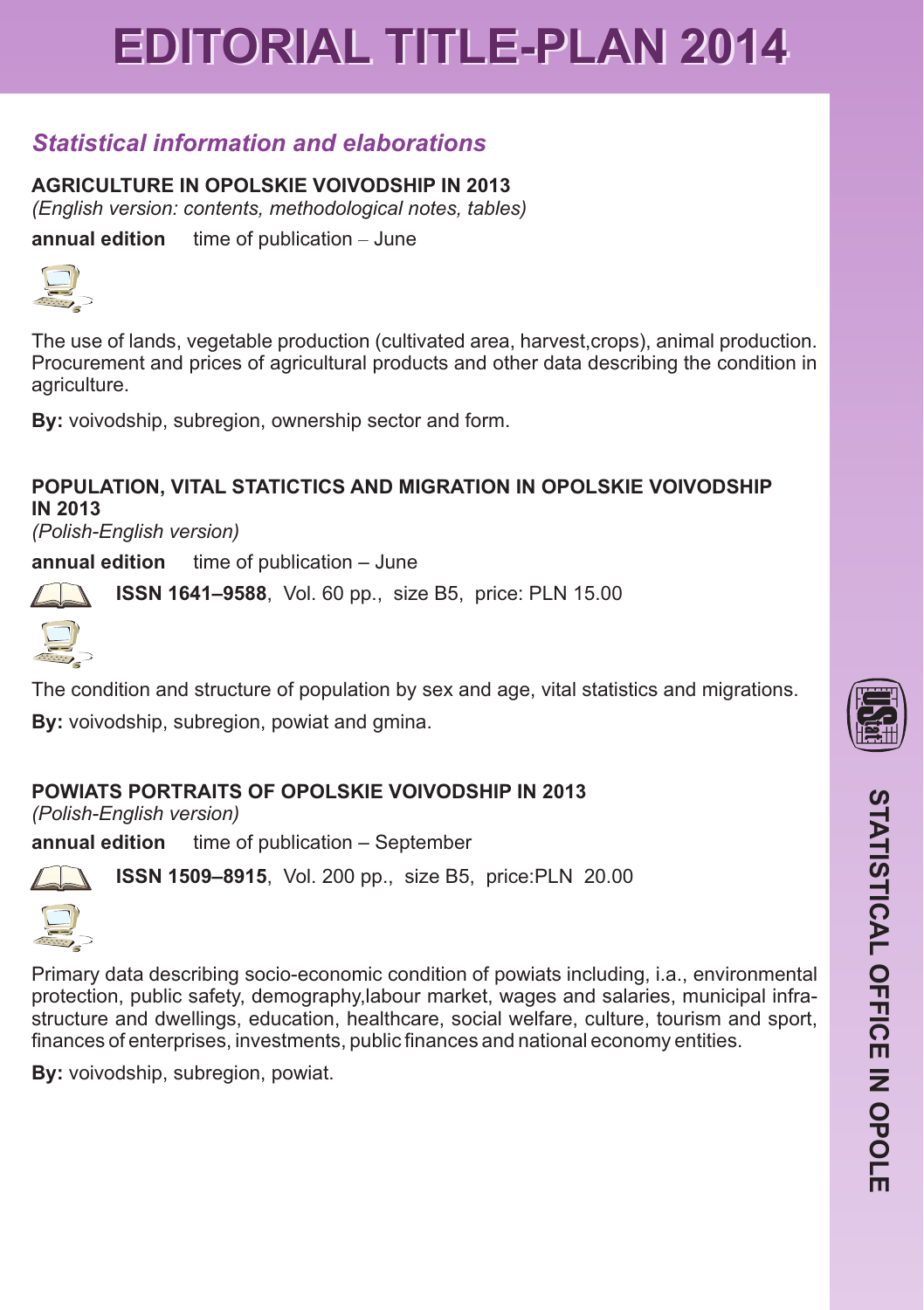### *Statistical information and elaborations*

*(Polish-English version)* **OPOLE IN 2012–2013 – A STATISTICAL REVIEV**

**published every 2 years** time of publication – October

**ISSN 1899–461X**, Vol.100 pp., size B5, price: PLN 18.00



Basic information on the socio-economic situation of Opole, characterising i.a. the following phenomena: living conditions of the population, labour market, education, health care, business activity of entities and public safety.

**By:** Opole in total, sections and divisions of the Polish Classification of Activities 2007

## *Booklets and occasional materials*

### **A STATISTICAL PORTRAIT OF THE CITY OF KÊDZIERZYN-KOLE AND PARTNER GMINAS IN 2012**

*(Polish-English version)*

**single edition** time of publication – April

Vol. 70 pp., size 18x21 cm, price: PLN 18.00



#### **OPOLSKIE IN FIGURES IN THE YEARS 2012 AND 2013**

( *Polish-English version)*

**published every 2 years** time of publication – October



Vol. 50 pp., size A5, price: PLN 18.00



( *Polish-English version)* **LIVING CONDTIONS OF THE POPULATION IN OPOLSKIE VOIVODSHIP IN 2013**

**published every 2 years** time of publication – October



 $\sim$  Vol. 120 pp., size B5, price: PLN 18.00